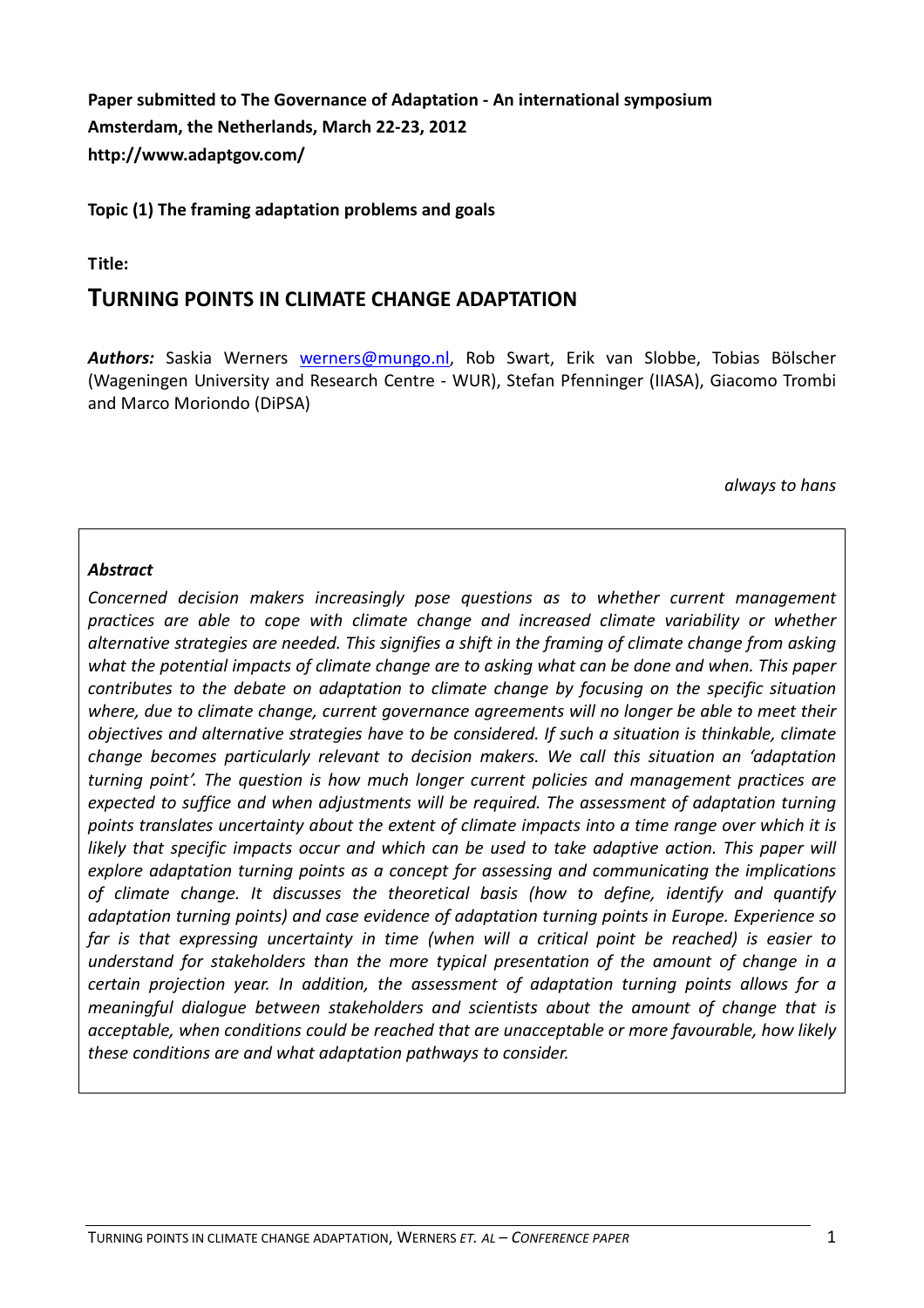# **1 Introduction**

Adaptation has become an integral part of climate change policy (Adger et al., 2007). The ultimate scale of the challenge will largely be defined by the development of our world's economy and greenhouse gas emissions reduction, which is uncertain, suggesting that risk averse planners should prepare for rises in global mean temperature of 4°C or more (Parry et al., 2009; Betts et al., 2011). Adapting to such conditions would be challenging at best (Smith et al., 2011), and may face practically insurmountable physical limits in many places due to loss of ecosystem services and interacting impacts (Warren, 2011).

The ability of socio-ecological systems to cope with global change is shaped by complex, interactive and non-linear dynamic processes (Folke, 2006). Thresholds, amplifying feedbacks and time-lag effects are widespread and make the impacts of global change hard to predict, difficult to control once they begin, and slow and expensive to reverse once they have occurred. In trying to understand the dynamics of climate impacts for which adaptation would be a response, thresholds or tipping points have recently garnered much attention, a trend reviewed by a.o. Russill and Nyssa (2009). Tipping points are associated with the shift of a system between alternate regimes. Lenton et al. (2008) evaluated potential policy-relevant tipping points in the earth system under climate change. They conclude that, while climate change assessments have emphasized the significance of multiple drivers, the potential importance of thresholds, amplifying feedbacks and time-lag effects has been underestimated. These effects are a major concern for scientists, managers and policy–makers, because of their potentially large impacts on natural resources, ecosystem services and human well-being. Global change shifts the sustainability challenge from preserving natural resources for future generations to strengthening resilience and adaptive capacity in socioecological systems. Decision-makers and concerned citizens urgently demand reliable sciencebased information to help them respond to climate change impacts and opportunities for adaptation (Dessai et al., 2004). Levin and Clark (2010) identified adaptability in the light of tipping points and thresholds as a key research challenge in sustainability science. In their ability to trigger major change as well as challenge current management practices, thresholds and tipping points can be a threat as well as an opportunity for current management. Importantly, they can open the way for debating new solutions.

The recent attention to thresholds and tipping points in physical and biological systems suggests that it may be important to explore the existence of such phenomena in the social and political systems within which adaptation policies play out. The concept of 'adaptation tipping points' was advanced for a policy study of long-term water safety in the Netherlands (Kwadijk et al., 2010). It proved successful to assess and communicate water related risks and has since become one of the scientific concepts underpinning the Dutch long-term water strategy. A similar planning approach was developed and tested in the Thames estuary (Lavery and Donovan, 2005; Smith et al., 2011).

Underlying this work is the recognition that climate change only becomes relevant to policy makers if it threatens current management objectives or results in conditions that society perceives as undesirable. If such a situation is thinkable, next to knowing the extent of the threat, at least equally important is to know when and how likely it is that the situation occurs. This way, it is not the exact figure of - for example - rising sea levels that matters as much as the question of whether or not our current management practices or policies are still satisfactory for the changing climate, and if so, for how long, and when adjustments will be required. In other words, when are "turning points" in the socio-ecological system reached? Identifying such turning points can help determine how best to anticipate them. It is the combination of top-down impact assessment of global change threats and bottom-up elicited socio-political preferences and risk perceptions that makes the proposed concept unique and timely (c.f. Dessai et al., 2007).

In this paper, we aim to explore 'adaptation turning points' associated with climate change and the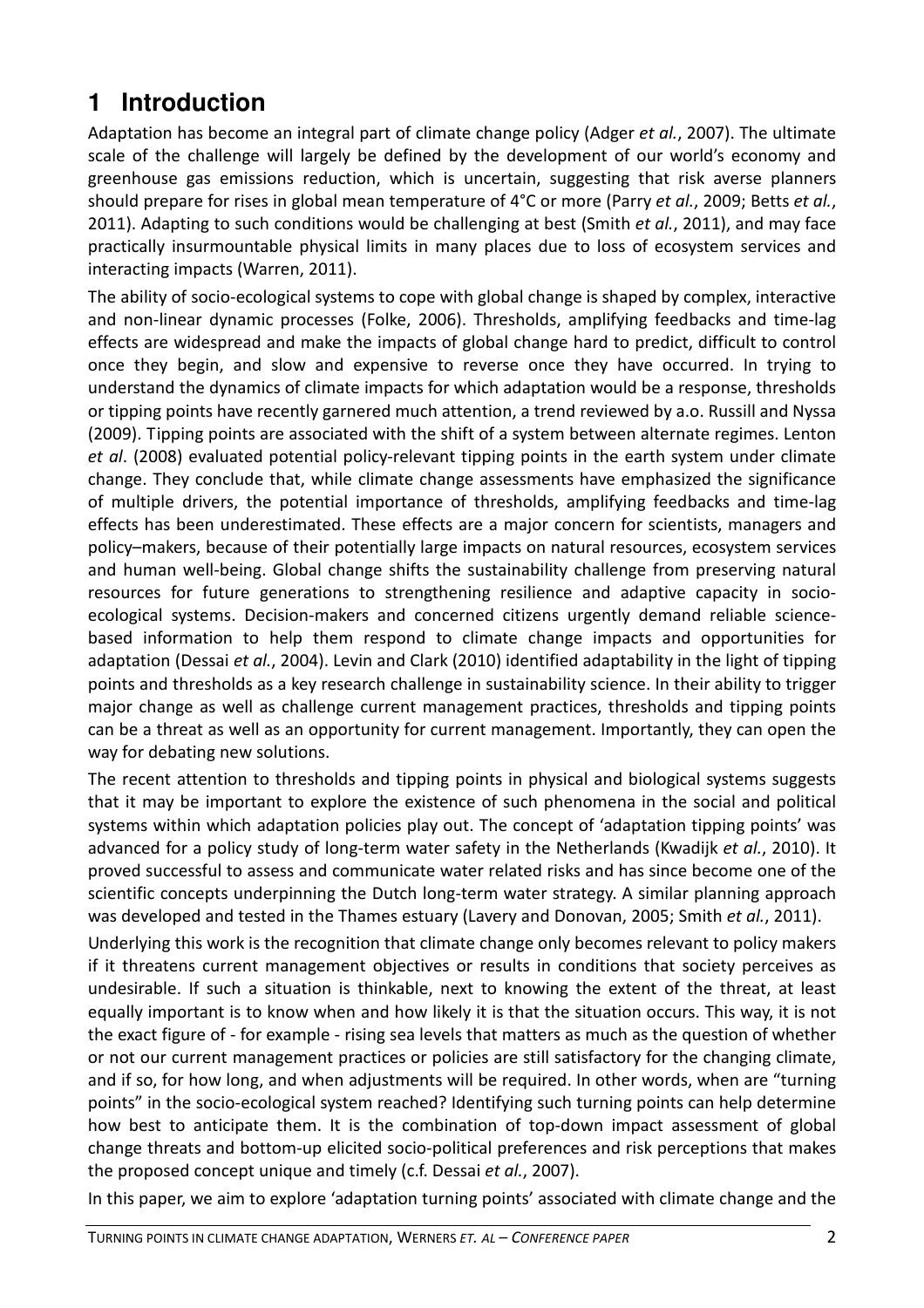implications of such turning points for adaptation planning. We choose the term 'turning point' to avoid confusion with the popular term 'tipping point' that people associate with major change in the biophysical system. Against this background, we can summarize the overall objectives of our work:

- The scientific objective is to gain a better understanding of the role of turning points in adaptation to climate change and to elaborate the possibility and consequences of using adaptation turning points for the identification of structural properties and mechanisms that make socio-ecological systems robust and/or receptive to external shocks or internal perturbations, i.e. sustainable in the face of uncertainty and change;
- The practical objective is to explore whether adaptation turning points are a useful concept for assessing and communicating the implications of climate change, which can help decision makers in developing and prioritising adaptation strategies.

A paradigmatic example of an adaptation turning point would be the point at which the use of land for a particular purpose (e.g. agriculture) ceases to be economically viable, and the adaptation challenge shifts from making the farming more resilient to climate variability, to managing land-use change towards some other purpose (e.g. nature and/or water retention), and helping the farmers to find alternative livelihoods (e.g. in tourism or health services). This would change the institutional setting for decision-making (such as from the agricultural ministry to the environment and social affairs ministries), and require different decision-support (such as from plant research to health services studies).

The adaptation turning point perspective is chosen because it is a timely concept for bringing together concerns and insights about how much stress a system can absorb before losing its function, when this is likely to happen, why people may care and what can be done. The paper will build on cases from Europe, primarily from the MEDIATION FP7 project. Insights gained from the analysis of adaptation turning points in selected case studies can shed new light on the design of institutions, policies, and practices that support climate adaptation in specific situations.

The paper first introduces methodological issues (how to define, identify and assess turning points, (Section 2), next Section 3 introduces case evidence of climate change turning points in Europe. Section 4 summarises the tentative conclusions of our work. Thus the paper aims to contribute to the on-going debate on thresholds and tipping point dynamics and how to deal with (climate adaptation) turning points and thresholds in socio-ecological systems. Experience from our cases so far shows that the assessment of adaptation turning points stimulated the dialogue between the research and policy community about the amount of change that is acceptable, when conditions could be reached that are unacceptable or more favourable, how likely these conditions are and which adaptation pathways to consider.

# **2 Defining and assessing Adaptation Turning Points**

in this paper we introduce 'adaptation turning points' as a means to appraise and communicate the implications of climate change, in support of decision makers in adaptation planning. We define an adaptation turning point as a situation in which a socio-political threshold is reached, due to climate change induced changes in the biophysical system. Socio-political thresholds here include formal policy objectives as well as informal societal preferences, stakes and interests, such as willingness to invest and protection of cultural identity. The assessment of adaptation turning points gives information on whether and when current management may fail and other strategies are needed. It asks whether and when climate change results in conditions that actors find unacceptable or more preferable. For example, when the revenue from current agricultural crops falls below a certain level or when new economic activities become attractive.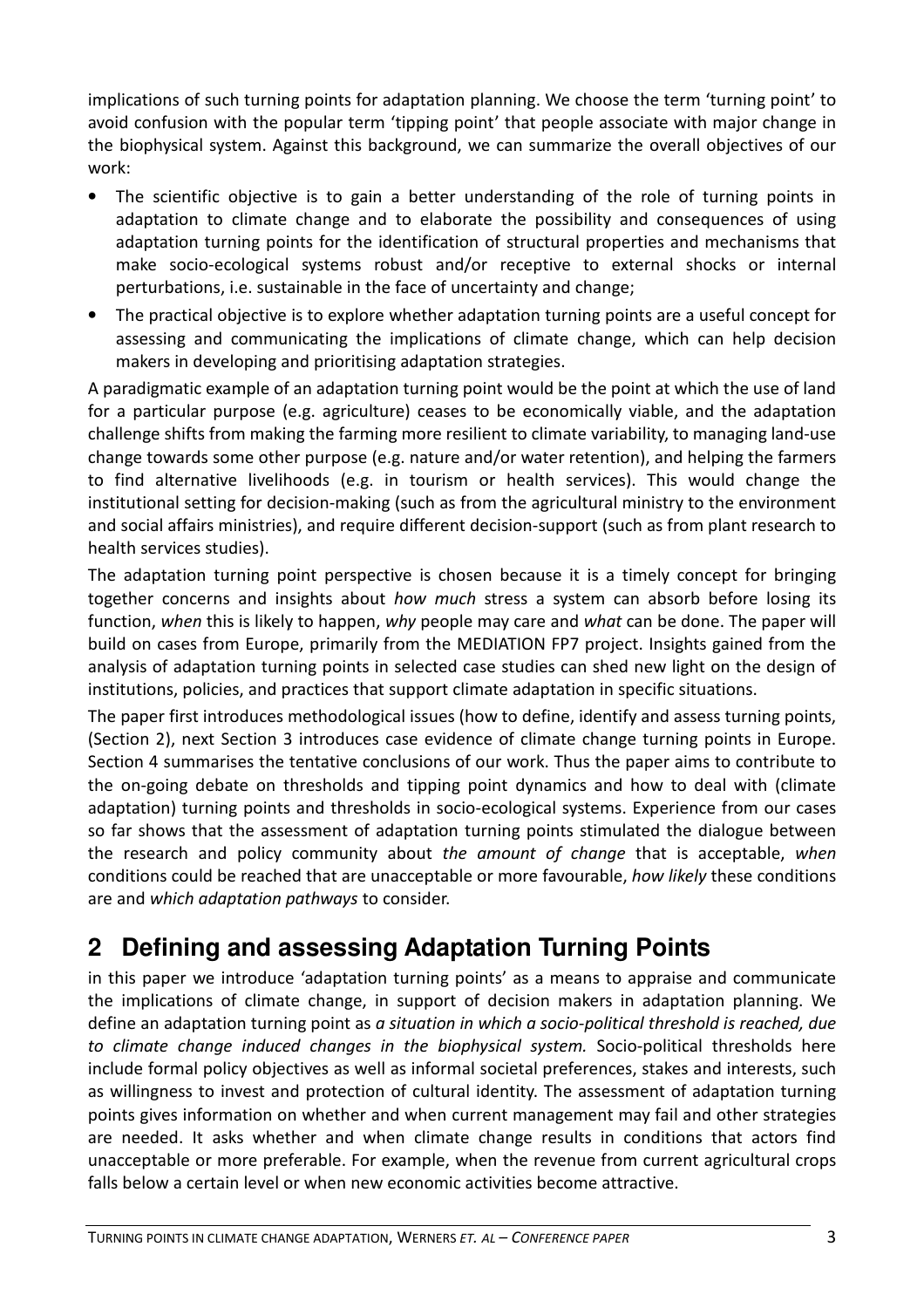

*The turning point illustrated* 

An adaptation turning points assessment starts from the perspective that a socio-ecological system is managed to maintain conditions for socio-environmental activities. Climate change affects the system, resulting in a possible failure of the current management (the "rocky road") or in opening up other more preferable management perspectives (the "unexplored land"). At that moment an adaptation turning point is reached. This does not mean that management is impossible and that we face catastrophic consequences. Yet, it implies that alternative strategies or policies have to be considered. Faced with potential failure of the current management regime, actors may also be more inclined to take adaptive action. From this viewpoint, adaptation to climate change becomes relevant for policy makers if it challenges current management and asks for alternative policy decisions. Reaching adaptation turning points can have biophysical, technical, socio-economic and political causes. This requires both a profound system understanding as well as the discussion of control variables that society should not transgress. Ultimately, the question is a normative one – how much risk is society willing to take in approaching, and perhaps inadvertently crossing, a threshold (Steffen, 2009)? In this perspective, adaptation turning points are an emergent property of actor activity in socio-ecological systems. At their heart lie trade-offs between efficiency, robustness, adaptability and vulnerability (performance) of socio-ecological systems across temporal and spatial scales.

Building on previous studies (e.g. Kwadijk et al., 2008; Kwadijk et al., 2010; te Linde and Jeuken, 2011), we have used the following practical steps for the assessment of adaptation turning points and adaptive responses:

- 1) Scope the assessment: Identify the target region and socio-ecological sectors of concern.
- 2) Identify key potential impacts of climate changes. 2a) Make a long list of possible consequences of climate changes for the region and the sectors of concern, 2b) Prioritise climate change trends and impacts based on potential severity and likeliness (use trends + extreme scenarios).
- 3) Determine socio-political objectives of concern: Select indicators and threshold values for potential impacts on sectors and regions: determine which situation is acceptable for actors according to: a) Analysis of policy objectives, standards or administrative arrangements, b) Public opinion, and/or c) Historic analysis.
- 4) Determine adaptation turning points: Determine how much climate change a sector can handle and when a thresholds value is reached. Ask: Which climate conditions are critical for reaching objectives? What are climate conditions beyond which the current strategy fails? Methods: compare with design criteria; consult experts / representatives from different sectors; assess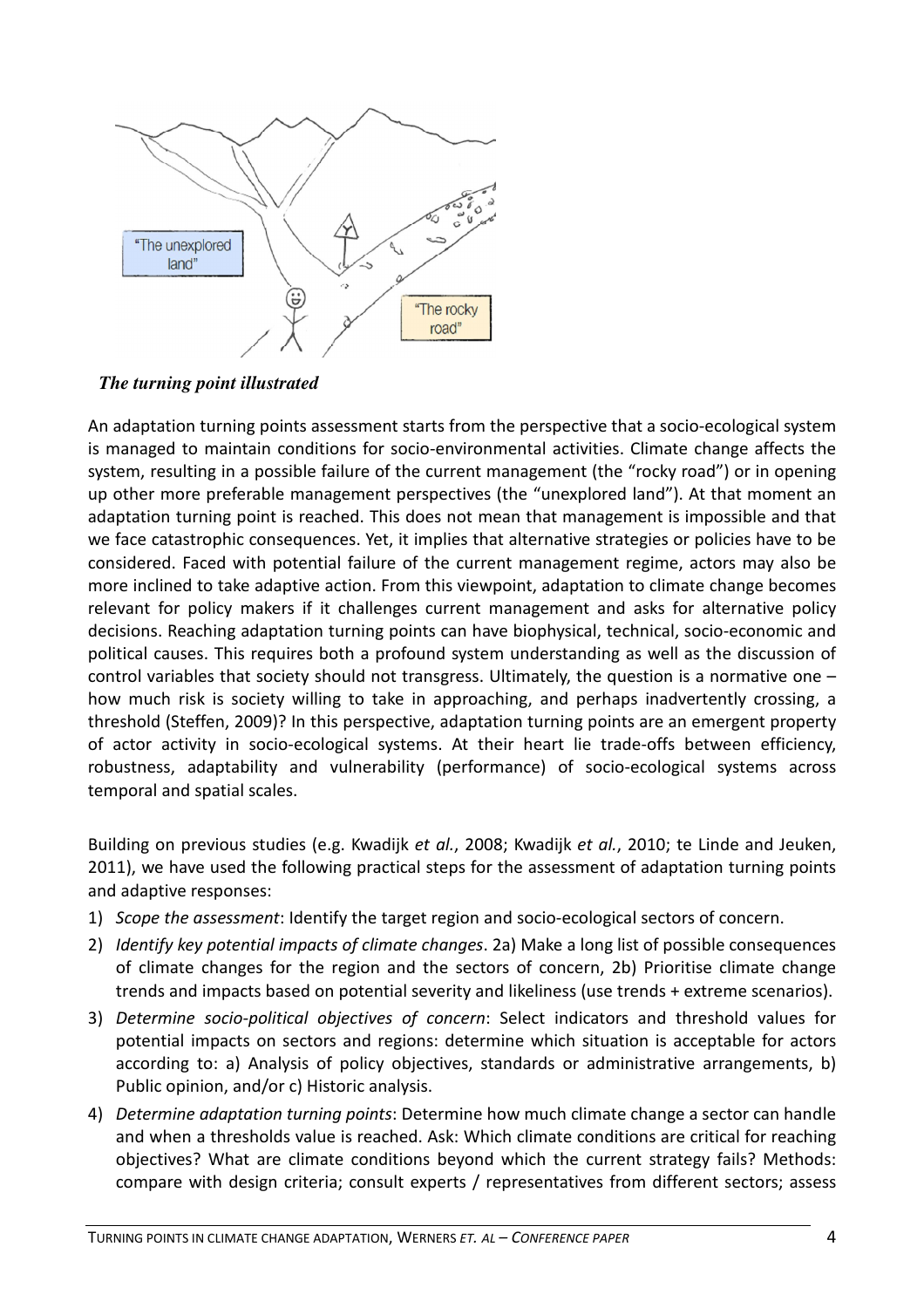historical variation of boundary conditions. Next, translate turning points to timescale: Use climate scenarios to assess when the turning points may occur.

5) Determine alternative adaptation strategies: Assess which strategies actors may use to respond to adaptation turning points. Consider strategies that offer an alternative to current management or additional measures to postpone or resolve a turning point (methods depend on scale, score alternatives against reaching or failing policy targets). Assess how easy it is to switch between strategies in time (flexibility, 'no regret').



Figure 1: Elements of the assessment op adaptation turning points and adaptation pathways

# **3 Case studies**

This section briefly introduces three cases in the assessment of adaptation turning points. The full assessment is available with the authors.

### **3.1 Turning points in salmon restoration programmes, Rhine river basin**

This case study investigates, if high water temperatures [and low water discharge] can trigger an adaptation turning point for the Rhine salmon policy in the period until 2100. Furthermore, we reflect on the use of the adaptation turning point concept for evaluating nature policies. Atlantic salmon was a common anadromous fish species in the Rhine, but extinguished in the past. A reintroduction programmes exist since the 1990s. The conservation plans do not consider climate change impacts. Projections for the Rhine basin show increases in winter discharge and decreases in summer discharge. Additionally, atmospheric and water temperature will rise. This may affect the propagation and spawning migration of the salmon, and thus hamper the success of the reintroduction programme and achievement of the associated policy objectives. Thus an adaptation turning point may be reached, requiring additional action or a shift in policy objectives. A turning point for salmon policy depends on a complex of scales and factors. A statement about whether or not an adaptation turning point will be reached will always have to indicate clearly with respect to what set of policy objectives and societal preferences. Also from an ecological perspective, it is difficult to formulate hard bio-physical thresholds for salmon propagation. Thresholds that have been included in policy (such as water temperature ranges) may ultimately not be indicative fully reliable for ecological success (or failure of the salmon to re-establish).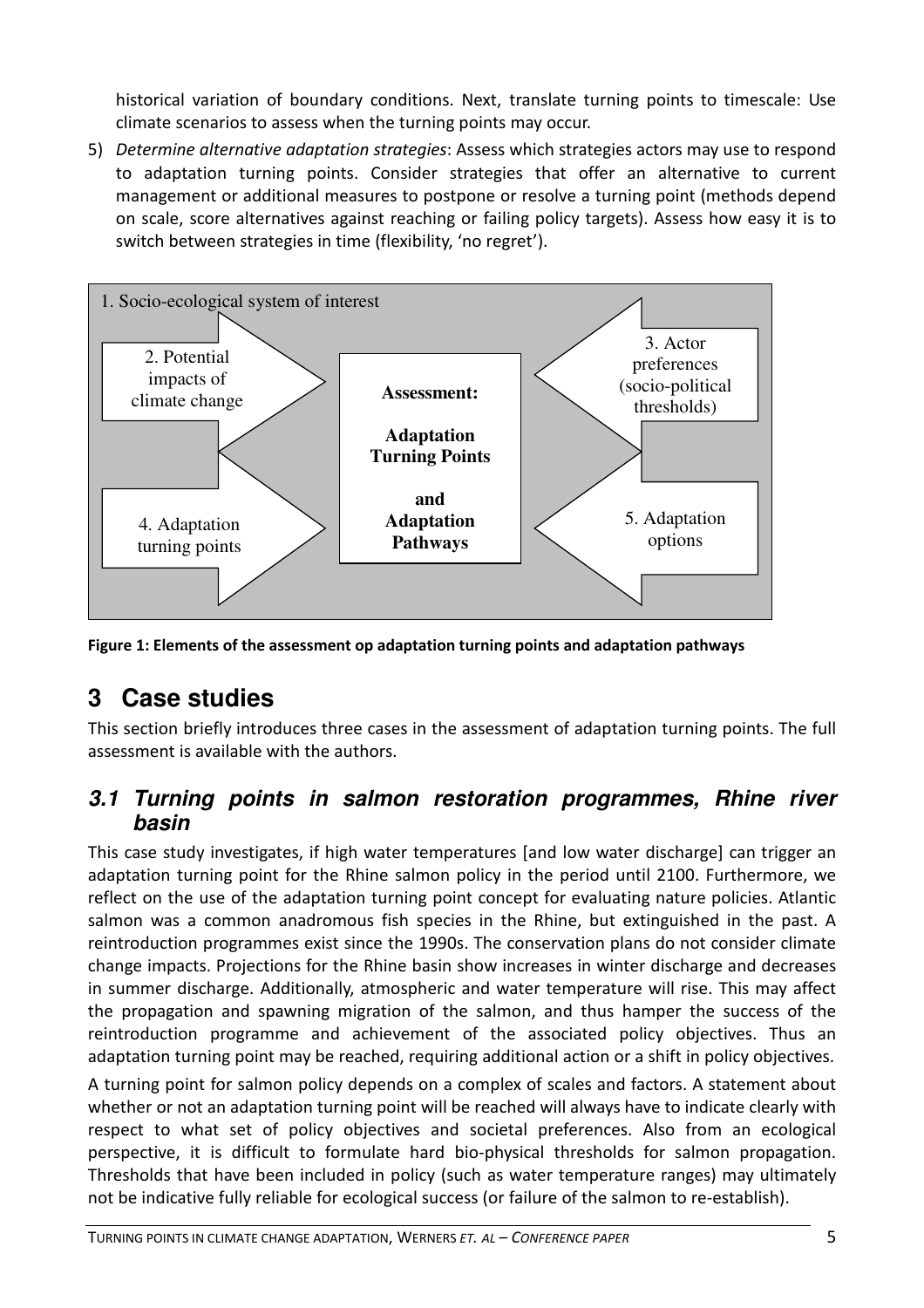Salmon policies at the Rhine scale do have specific objectives, such as 7,000 to 21,000 upstream migration individuals per year and undisrupted migration possibilities up to Basel. Next to climate change these objectives depend on a multitude of other factors that cannot easily be detangled from the climate effect. Policies failure depends on the effort of a multitude of organisations, operating at different scales in the Rhine river basin. At the national scale the setting of temperature standards is required. These standards must be set following the Water Framework Directive and relate to the ecological quality of the river. But in practice the standards prove to be the result of negotiations in which socio-economic considerations have the lead and the interest of salmons play an indirect role at best. Until recently, temperature thresholds related to salmon migration and survival were seldom exceeded, this was not a problem. At many scales, efforts are made anyway to provide the right habitat and connectivity conditions for salmon.

Our first analysis of adaptation turning points suggests that in the future, climate change may significantly affect the success of for salmon reintroduction and does imply the need to rethink salmon policies or to start thinking about adaptive action. So, adaptation turning points related to salmon migration and survival are real. However, to operationalize the concept and assess the implication of reaching them in more detail, the assessment of adaptation turning points presented in this section identified the following complications:

- In the case of salmon policy, few well defined "absolute" turning points exist, because of complex and indirect links between temperature changes and salmon migration and survival. The assessment of adaptation turning points may be more meaningful in cases where policy norms (like salmon reintroduction) are less ambiguously linked to higher policy objectives. From this perspective, the case of flood safety, for which the concept of adaptation turning points was originally developed, may be more successful in yielding communicable results than that is the case of improving ecological status, because flood frequency can be more directly linked to precipitation changes.
- Turning points for engineered systems (like dikes, dams, gates, etc.) are constructs fixed into norms and standards. Definition of such norms and targets for natural systems seems more complicated and less attempted in policy.
- Available knowledge did not allow for assessing turning points in detail. Knowledge gaps include:
	- o Data availability: Modelling of Rhine water temperature has only recently started and no time series are available yet.
	- o System understanding: the relationships between upstream migration at different river sections and climate related parameters such as water temperature are only partially known. This also holds for ecological responses, such as the behaviour of salmon under stress.

## **3.2 Turning points in wine production in Tuscany, Italy**

This case study explored wine production in Tuscany, Italy under climate change. Farmers in Tuscany are already facing the consequences of climate change. Agricultural land use has created a unique landscape in Tuscany that is both productive and internationally recognised for its beauty. Thus, agriculture has both an economic, and environmental and landscape value in Tuscany. A key question is whether climate change will make farmers change grape varieties or reduce grape production areas and switch to other livelihoods. There is an increasing interest of stakeholders for adaptation to climate change, where it is feared that changes in the land use could have detrimental effects on the landscape, and therefore on tourism and quality of living. The main research questions for this case are: what are possible adaptation turning points in the region, where one or more of the stakes defining and delimiting the wine production in Tuscany are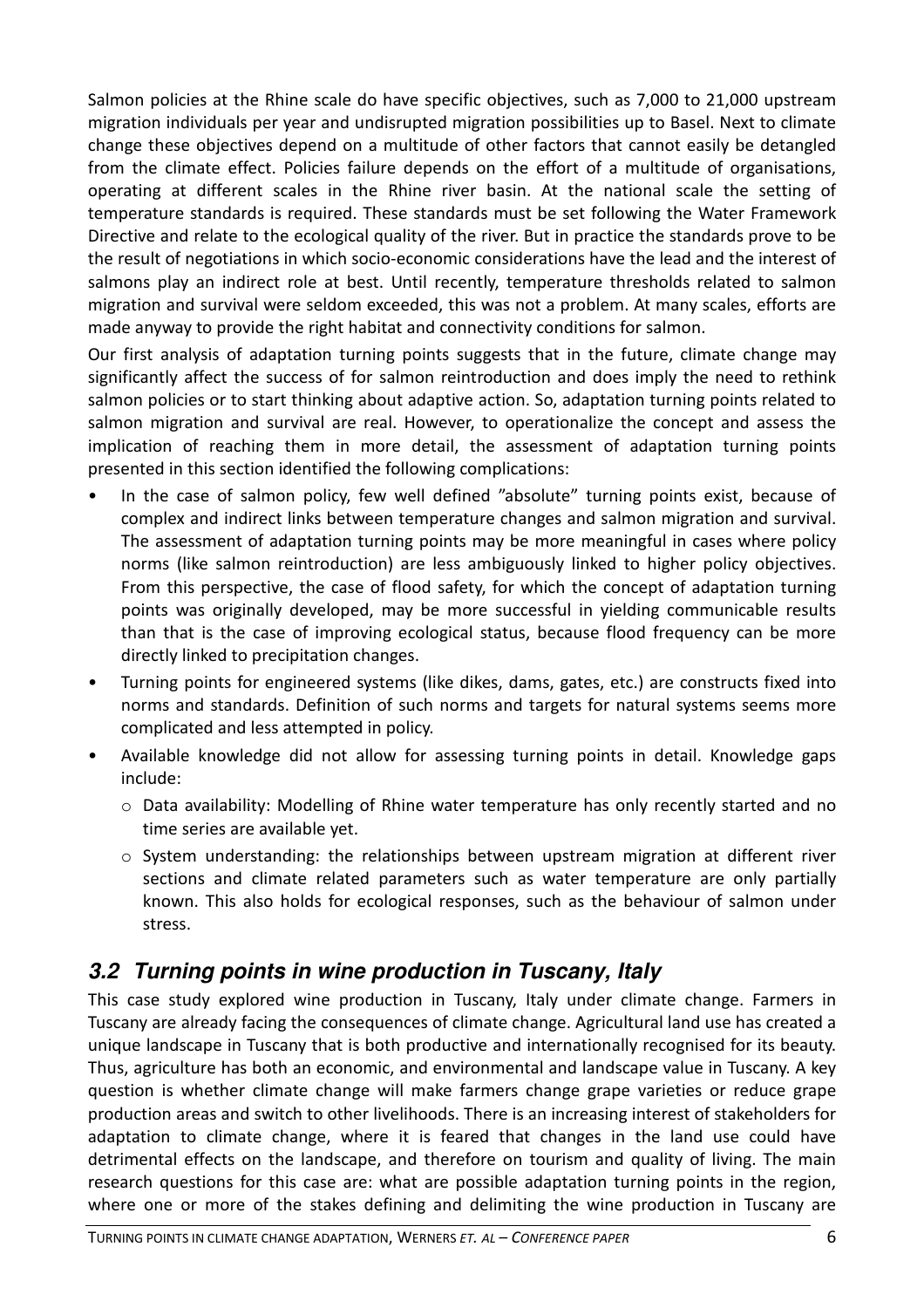compromised. How likely are they to occur and when? More specifically, this case explores turning points related to stakeholder preferences and adaptive action:

- (when) does wine production in its current form become financially unviable in the region?
- (when) does adaptation become attractive? In consultation with stakeholders two adaption actions are studied: moving to higher altitudes or changing variety.

The Tuscan analysis shows that turning points in wine cultivation related to temperature and water availability may well occur before the end of this century. Around the same time that present production may start to become unviable, the production at higher elevation becomes more attractive, opening up an avenue of adaptive action. Such an adaptive action will not be taken lightly and the decision will have to be studied in the light of many factors, including the existence of other options to adapt and avoid fundamental turning points like moving to other livelihoods. The following preliminary observations are made and will be pursued in future work. The adaptation turning points concept can be:

- i) stakeholders motivated, since the stakes that are defining and delimiting activities in a system such as wine production in Tuscany can be defined by stakeholders;
- ii) scalable, since it can be adopted at supranational level, where policy makers are willing able to define the political boundaries of a system, down to local, where communities are jointly defining the stakes of a system they related to;
- iii) flexible, since it can be based on scientifically measured parameters, such as economic feasibility, as well as on other thresholds (e.g. the conservation of a traditional cultivation, disregarding the economic profitability), and may be modified and adjusted to changing situations;
- iv) useful, as a discussion tool, both for scientist willing to communicate their insights, and for decision-makers at any level addressing adaptation issues.

### **3.3 Turning points in flood safety and nature conservation, Wadden sea region, the Netherlands**

This assessment of adaptation turning points is carried out for the Dutch Wadden region. The Wadden region is one of the world's largest tidal areas of its type consisting of mudflats borders by barrier islands in the North and the coast of the mainland in the South. It has been on the Unesco World Heritage List since 2009. The assessment focuses on water management in the Wadden region, as addressed in the Dutch Delta Programme. The central goal of the Delta Programme in the Wadden region is to warrant long-term flood safety and to establish a monitoring programme for the impact of climate change on the ecology of the Wadden Sea in particular. Special attention goes out to adaptation strategies based on natural process that can strengthen ecological resilience in the area and facilitate sustainable human use. The case study discusses adaptation turning points for water management in the Wadden region following the three pillars of current water management: long-term safety, resilient nature and sustainable human use.

It is very likely that more sediment is needed in the Wadden Sea to compensate sea-level rise (Kabat et al., 2009; Oost et al., 2009). This is expected to result in increased erosion of the islands and additional requests for sand replenishment (Ministerie van Verkeer en Waterstaat, 2008). There is a limit to the rate of sea level rise that the natural sedimentation in the Wadden Sea can compensate for. If sea level rise is not compensated by sedimentation, tidal exchange through inlets increases, which leads to sand sequestration in ebb-tidal deltas and (further) erosion of adjacent barrier shorelines. Increased erosion and channel formation can undermine sea walls. The combination of projected sea level rise, storm occurrence and heavier storm surges compromise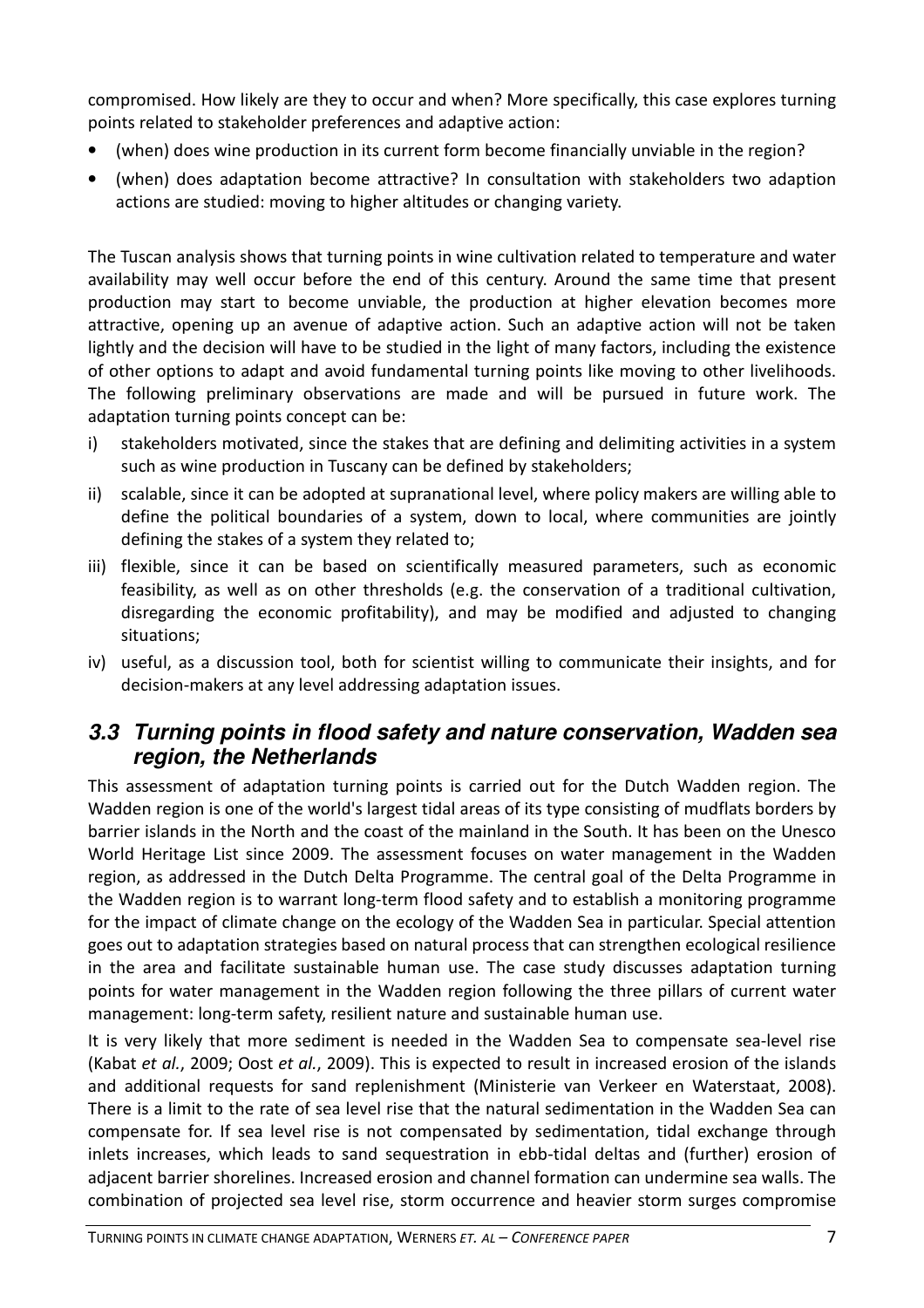the safety of ports and industry in unembanked areas outside the sea walls (Oost et al., 2010). A special case is the Ems, a tidal river on the border of the Netherlands and Germany. Due to its location, dredging and other interventions the tidal build up of water is already high (Talke and de Swart, 2006). The estuary has a significant role in energy production and transport. Increased storm frequency will endanger infrastructure in the estuary. The impacts of temperature rise and precipitation change on safety and the primary sea walls are less well understood and presently expected to be low (Oost et al., 2010).

The assessment shows that policy objectives are relatively clear for water management. For nature protection they are less well developed, with different views among actors on e.g. 'natural quality' of the wadden region. Long-term socio-economic objectives (vision for the region) are absent from the Delta Programme. It has been a conscious decision for the programme to focus on safety issues, yet this makes integral evaluation of adaptation strategies more difficult and may result in overlooking more integral adaptation strategies, opportunities for mainstreaming and buy-in of a actors beyond those already involved in water management.

With respect to safety, the assessment illustrates that changes in wave climate can cause failure of primary sea walls before sea level rise is projected to do so, due to the large uncertainty for changes in wave climate. Interestingly this scenario parameter is not provided by the Royal Netherlands Meteorological Institute (KNMI) due to the large uncertainty in the projections and left out from the scenarios developed for the Delta Programme. This signifies the focus in the programme on the 'known unknowns'. The assessment underlines the importance of assessing turning points in relation to a combination of factors. This, however, complicates the storyline and there is a trade-off with the strength of the assessment in communicating implications of claimte change.

## **4 Discussion, conclusions and future work**

This section summarises the conclusions reached so far with respect to the adaptation turning point concept. It first discusses the different steps of proposed for an adaptation turning point assessment (see Figure 1). Next it lists strength and weaknesses identified in the cases and future steps to be taken.

### Scoping the assessment

A comprehensive scoping of the assessment is an important first step that often gets insufficient attention in climate assessments. It helps to identify stakeholders, policy plans and to determine the spatial and temporal boundaries of the assessment that may be larger than initially perceived due to the characteristics of climate change. Starting from an existing policy process is likely to facilitate the engagement of actors, but may limit the turning points under consideration. Existing policy processes provide an well-communicable starting point for framing the assessment, yet a comprehensive analysis of climate change impacts and possible adaptation turning points may require putting this policy process in a wider perspective, including the exploration of the various ways stakeholders frame the issues to be addressed.

### Climate scenarios and impacts

Climate scenarios and impacts are relatively well documented in all cases. This allows for different approaches to be used in the assessment, such as a more qualitative approach (Wadden case), a quantitative scenario approach (Rhine case) and a risk-based approach (Tuscany case). Yet, arguing from the perspective of policy goals and stakeholder preferences, it is found that some critical scenario parameters are not included in the scenarios developed for adaptation policy planning, for a variety of reasons. In the Wadden case, for example, storm intensity was found to be an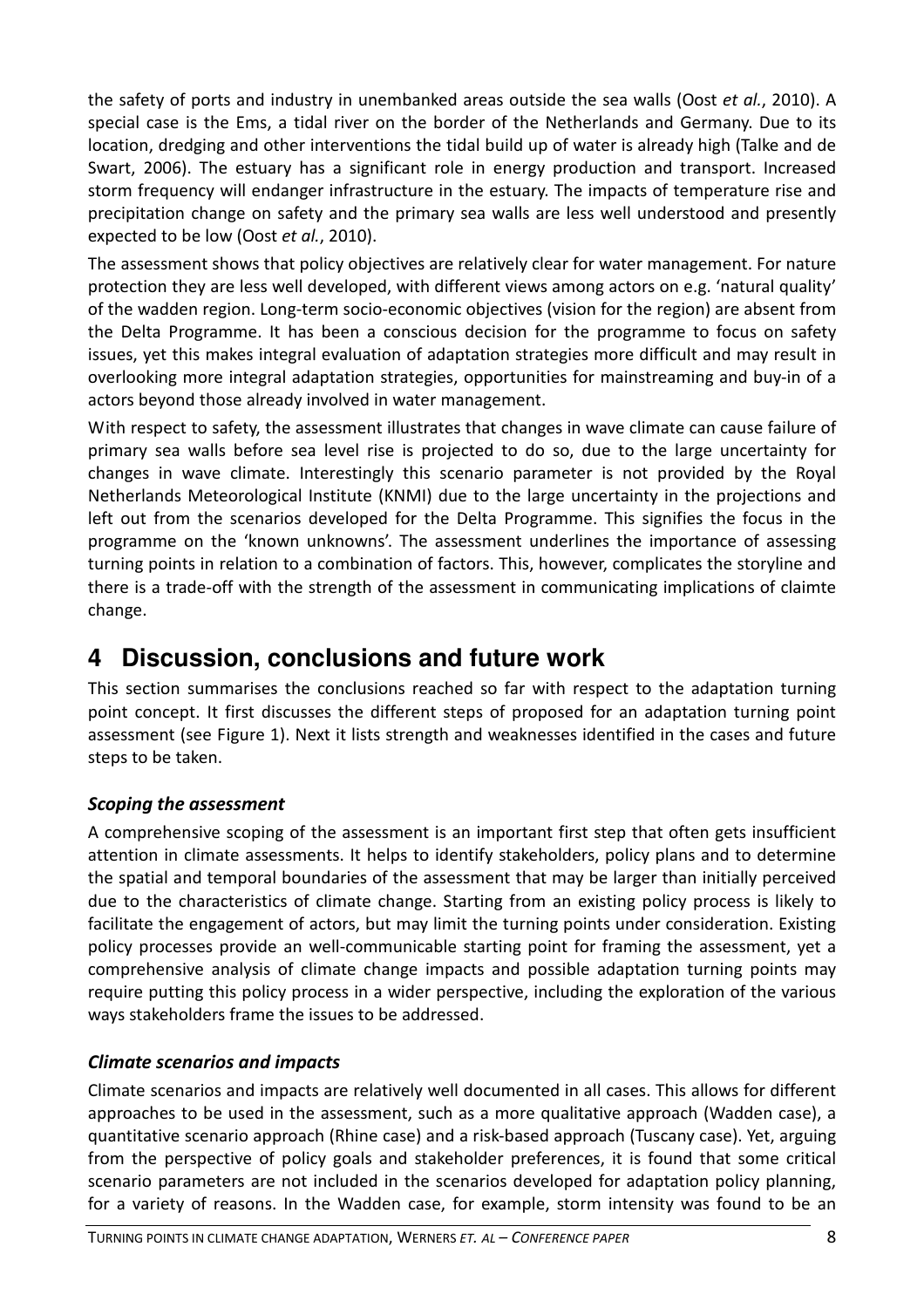important parameter. This parameter is however not provided by the Royal Netherlands Meteorological Institute (KNMI) and in the Delta scenarios that are prepared for the long term water safety policy (the Delta Programme). The reason is that scientific uncertainties are considered to be too large to justify projections. An additional complication is that the important assessment of the timing of adaptation turning points is often not yet possible because climate projections are only provided for one or two future years rather than as a function of time.

#### Socio-political stakes of concern

Policy goals are not always clearly defined, especially with respect to potential impacts of climate change. Different stakeholders have different parameters by which they measure the success or failure of policy. National goals can be disconnected from local preferences. Policy objectives may be relatively clear for a sector like water management, yet less developed for other sectors in the same case study (e.g. nature protection). The method may inappropriately focus attention on the most clearly defined stakes.

### Adaptation Turning Points

The occurrence of turning points is often found to depend on a complex of scales and factors. A statement about whether or not an adaptation turning point will be reached will always have to indicate clearly with respect to which set of policy objectives and societal preferences. For ecological systems it may be more difficult to formulate thresholds than for technical systems. Thresholds that have been included in policy (such as water temperature ranges) may ultimately not be indicative for ecological success (or failure, e.g. of the salmon to re-establish). The more indirect stakeholder preferences are related to climate change, the more difficult the determination of adaptation turning points is. For example, in the case of the salmon additional uncertainties are introduced by the adaptability of the species (adjusting to higher temperatures, finding cooler water refuges). The assessment of adaptation turning points may be more meaningful in cases where quantified policy standards are less ambiguously linked to higher, often qualitative policy objectives. From this perspective the case of water safety, for which the concept of adaptation turning points was originally developed, may be more successful in yielding communicable results (as the performance of water infrastructure is directly linked to climate variables) than the case of improving ecological status (which has more complex linkages to climate variables).

### Adaptation strategies

The adaptation turning point concept allows for nesting adaptation options within a longer time frame (c.f. Smith et al., 2011). This is particularly useful when developing strategic alternatives for the management of a system under climate change and when considering adaptation options with a longer decision and implementation lifetime (more than 10 years, e.g. moving viticulture to higher altitudes in the Tuscany case). The concept can also be used to assess thresholds in taking adaptive action (e.g. Tuscany case). It is important to note that an adaptation turning point can also be avoided by a shift in policy objectives and socio-political preferences. For example, in the Rhine case by the reformulation of policy norms (e.g. lowering safety standards) or societal objectives (e.g. embracing the sturgeon instead of the salmon as an icon for ecological quality and focus of restoration programmes). How to link adaptive strategies to avoiding or postponing adaptation turning points is an important knowledge gap that is still to be addressed in detail in our cases. Next to avoiding or postponing adaptation turning points, there are other reasons to decide on adaptation strategies. For decision making these will have to be mapped too.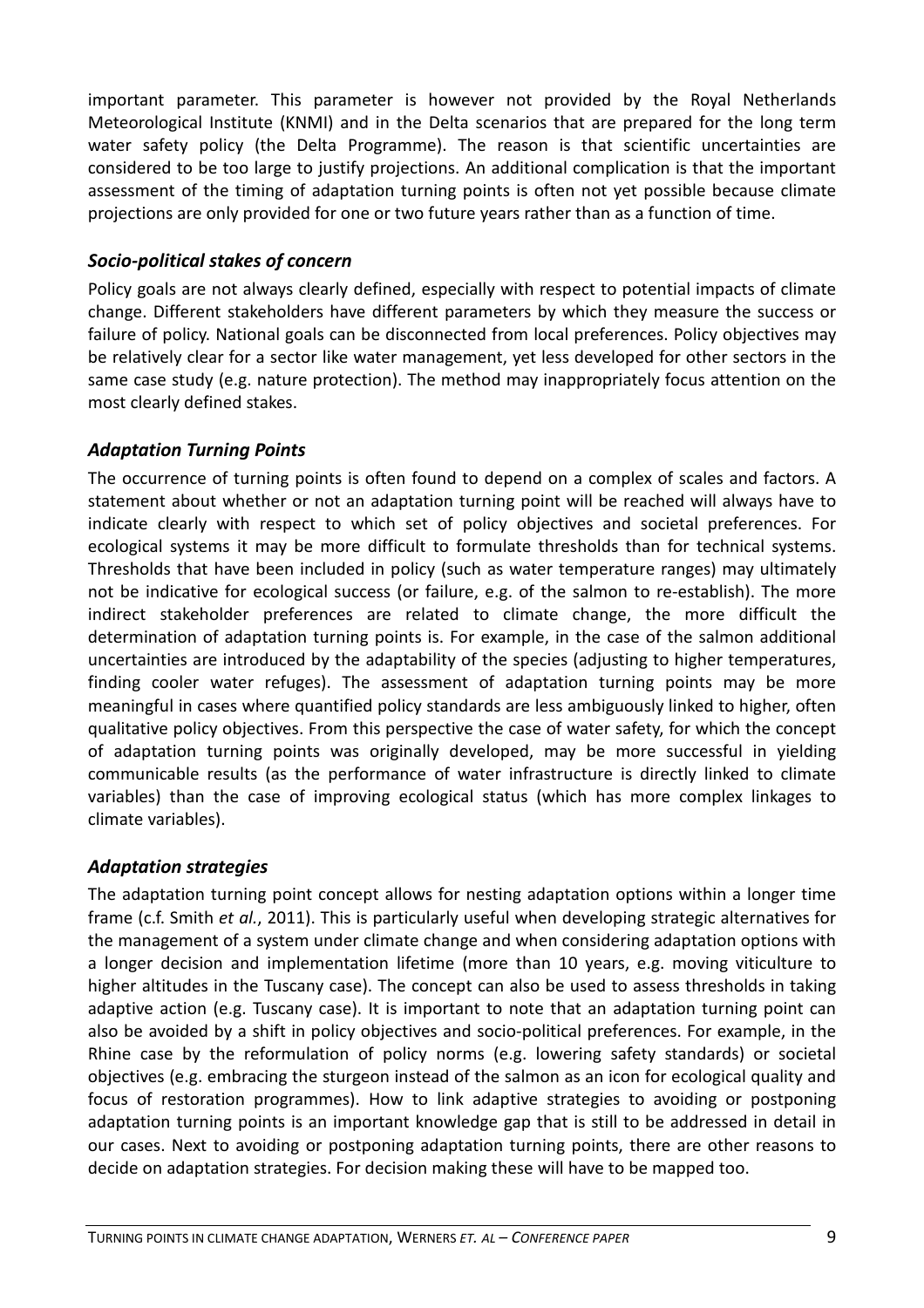#### Strength and weaknesses of adaptation turning point concept from the cases:

| Strength / opportunity                                                                                                                                                                                                                            | <b>Weakness / Threat</b>                                                                                                                                                                                                                                                                                 |
|---------------------------------------------------------------------------------------------------------------------------------------------------------------------------------------------------------------------------------------------------|----------------------------------------------------------------------------------------------------------------------------------------------------------------------------------------------------------------------------------------------------------------------------------------------------------|
| The Adaptation Turning Point approach:                                                                                                                                                                                                            | The Adaptation Turning Point approach:                                                                                                                                                                                                                                                                   |
| appropriate to synthesize<br>available<br>ls.<br>information for the prioritization of research<br>and adaptation planning.                                                                                                                       | Focuses on existing management objectives.<br>$\bullet$<br>Unknown impacts and new challenges may<br>be overlooked.                                                                                                                                                                                      |
| Is more policy-oriented and stakeholder<br>typical<br>motivated than<br>impact<br>and<br>vulnerability assessments. Actors can define<br>the stakes that are defining and delimiting<br>activities and are to be considered in the<br>assessment. | Complexity increases with multiple drivers<br>$\bullet$<br>or in situation where there is an indirect link<br>with climate change, limiting the usefulness<br>of the concept. At present only relatively<br>simple / mono driver thresholds have been<br>identified with sufficient certainty for policy |
| Uses scenarios not to predict the future, but<br>to make uncertainties visible and provide an<br>idea of possible developments that should<br>be taken into consideration for political<br>decision-making.                                       | support.<br>Requires socio-political thresholds that are<br>$\bullet$<br>often ill-defined.<br>$\bullet$<br>Loses simplicity for communication for less-<br>well defined thresholds and turning points                                                                                                   |
| Is flexible in considering a range of socio-<br>economic objectives.                                                                                                                                                                              | with multiple drivers illustrations.                                                                                                                                                                                                                                                                     |
| Encourages discussion with society about<br>(un)acceptable change and definition of<br>critical indicator values.                                                                                                                                 |                                                                                                                                                                                                                                                                                                          |

Due to its novelty, so far, both for the researchers and the stakeholders, a fully satisfactory assessment of adaptation turning points has proven difficult in the cases studied for this paper. Yet, initial experiences with the approach clearly resonate with stakeholders and we feel that the adaptive turning point analysis surfaced new questions, which are very relevant for adaptation planning and we are encouraged to further explore the concept. Future steps we plan to take include:

- Try to close the gap between available climate parameters and (the probability of exceeding) policy norms and stakeholder preferences in most of the cases;
- Strengthen the assessment of adaptation strategies in relation to avoiding or postponing adaptation turning points, policy goals and other stakeholder preferences;
- Further test the value of an adaptation turning point assessment in communication with stakeholders;
- Reflect on what (combinations of the) characteristics of socio-ecological systems in the cases studies lead to adaptation turning points;
- Study whether the process of adaptation itself contributed to or created adaptation turning points;
- Try to identify classes of adaptation turning points from the case studies;
- Revise the steps of an adaptation turning point assessment based on lessons from case studies (develop good practice guidance).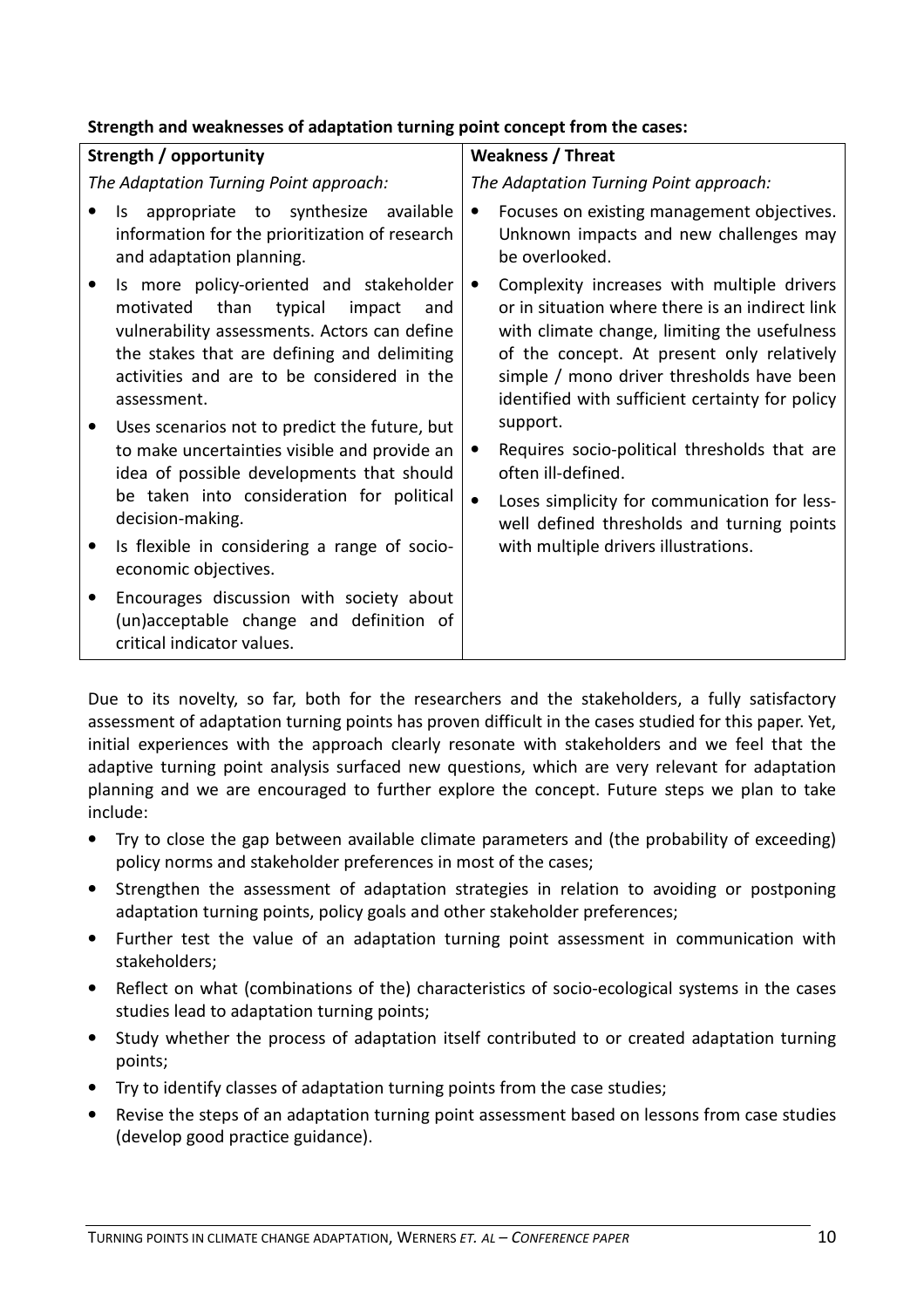## **5 References**

- Adger, W. N., S. Agrawala, M. M. Q. Mirza, C. Conde, K. O'Brien, J. Pulhin, R. Pulwarty, B. Smit and K. Takahashi (2007) Assessment of adaptation practices, options, constraints and capacity. In Climate Change 2007: Impacts, Adaptation and Vulnerability. Contribution of Working Group II to the Fourth Assessment Report of the Intergovernmental Panel on Climate Change (eds Parry, M. L., O. F. Canziani, J. P. Palutikof, P. J. v. d. Linden and C. E. Hanson), pp. 717-743. Cambridge University Press, Cambridge, UK.
- Betts, R. A., M. Collins, D. L. Hemming, C. D. Jones, J. A. Lowe and M. G. Sanderson (2011) When could global warming reach 4°C? Philosophical Transactions of the Royal Society A: Mathematical, Physical and Engineering Sciences 369 (1934), 67-84, 10.1098/rsta.2010.0292.
- Dessai, S., W. Adger, M. Hulme, J. Turnpenny, J. Köhler and R. Warren (2004) Defining and Experiencing Dangerous Climate Change. Climatic Change 64 (1), 11-25.
- Dessai, S., K. O'Brien and M. Hulme (2007) Editorial: On uncertainty and climate change. Global Environmental Change 17 (1), 1-3.
- Folke, C. (2006) Resilience: The emergence of a perspective for social-ecological systems analyses. Global Environmental Change 16 (3), 253-267.
- Kabat, P., C. M. J. Jacobs, R. W. A. Hutjes, W. Hazeleger, M. Engelmoer, J. P. M. Witte, R. Roggema, E. J. Lammerts, J. Bessembinder, H. P. and M. van den Berg (2009) Klimaatverandering en het Waddengebied, position paper Klimaat en Water. Wadden Academie, Leeuwarden, NL.
- Kwadijk, J., A. Jeuken and H. v. Waveren (2008) De klimaatbestendigheid van Nederland Waterland. Verkenning van knikpunten in beheer en beleid voor het hoofdwatersysteem. T2447. Deltares, Delft, NL.
- Kwadijk, J. C. J., M. Haasnoot, J. P. M. Mulder, M. M. C. Hoogvliet, A. B. M. Jeuken, R. A. A. van der Krogt, N. G. C. van Oostrom, H. A. Schelfhout, E. H. van Velzen, H. van Waveren and M. J. M. de Wit (2010) Using adaptation tipping points to prepare for climate change and sea level rise: a case study in the Netherlands. Wiley Interdisciplinary Reviews: Climate Change 1 (5), 729-740.
- Lavery, S. and B. Donovan (2005) Flood risk management in the Thames Estuary looking ahead 100 years. Philosophical Transactions of the Royal Society A: Mathematical, Physical and Engineering Sciences 363 (1831), 1455-1474, 10.1098/rsta.2005.1579.
- Lenton, T. M., H. Held, E. Kriegler, J. W. Hall, W. Lucht, S. Rahmstorf and H. J. Schellnhuber (2008) Tipping elements in the Earth's climate system. Proceedings of the National Academy of Sciences 105 (6), 1786-1793, 10.1073/pnas.0705414105.
- Levin, S. A. and W. C. Clark (2010) Toward a Science of Sustainability: Report from Toward a Science of Sustainability Conference. 196. CID Working Paper.
- Ministerie van Verkeer en Waterstaat (2008), pp. 264. Kwak & van Daalen & Ronday.
- Oost, A. P., P. Kabat, A. Wiersma and J. Hofstede (2009) Climate. Thematic Report No. 4.1. In Quality Status Report 2009. Wadden Sea Ecosystem No. 25 (eds Marencic, H. and J. de Vlas). Common Wadden Sea Secretariat, Trilateral Monitoring and Assessment Group, Wilhelmshaven, Germany.
- Oost, A. P., W. Schoorlemmer, P. de Vries, K. de Jong, S. Braaksma, S. E. Werners, R. Hoeksema, Q. Lodder, P. Den Besten, S. Hoekstra, E. Nuijen, E. Schuiling and E. Reincke (2010) Basisrapport voor het Plan van Aanpak van het Deltaprogramma Waddengebied. Deltaprogramma Waddengebied, Leeuwarden, NL.
- Parry, M., J. Lowe and C. Hanson (2009) Overshoot, adapt and recover. Nature 458 (7242), 1102-1103.
- Russill, C. and Z. Nyssa (2009) The tipping point trend in climate change communication. Global Environmental Change 19 (3), 336-344.